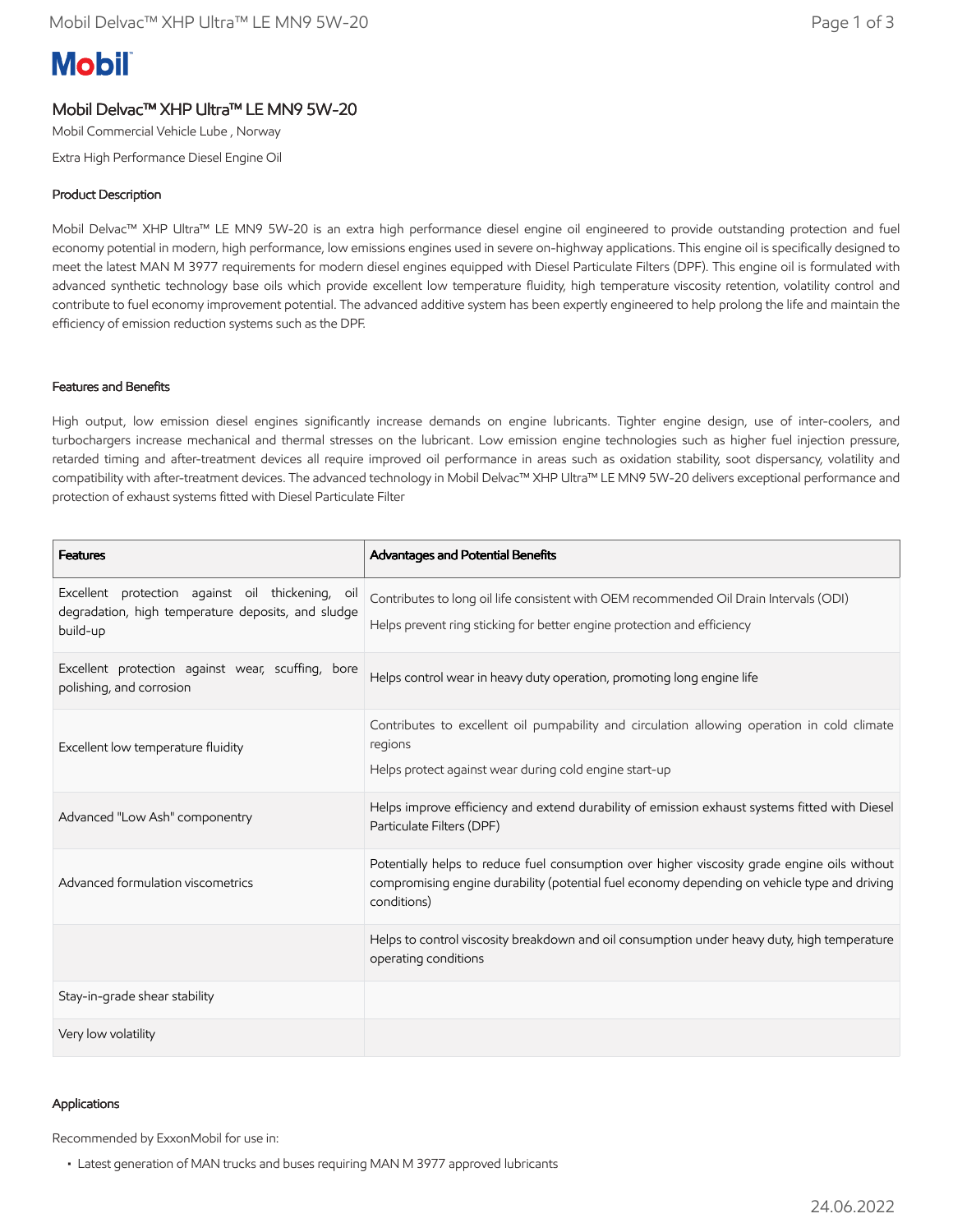- On-highway light and heavy-duty trucking
- Modern heavy-duty engines equipped with Diesel Particulate Filter (DPF) in line with owner manual recommendation.
- This oil may not be used in engines requesting older or other specifications of oil

## Specifications and Approvals

| This product has the following builder approvals: |  |
|---------------------------------------------------|--|
| <b>MAN M 3977</b>                                 |  |

#### Properties and Specifications

| Property                                                               |                  |
|------------------------------------------------------------------------|------------------|
| Grade                                                                  | <b>SAE 5W-20</b> |
| Cold-Cranking Simulator, Apparent Viscosity @ -30 C, mPa.s, ASTM D5293 | 4600             |
| Pour Point, °C, ASTM D97                                               | $-39$            |
| Kinematic Viscosity @ 40 C, mm2/s, ASTM D445                           | 45               |
| Ash, Sulfated, mass%, ASTM D874                                        | 1                |
| Density @ 15 C, g/ml, ASTM D1298                                       | 0.85             |
| Flash Point, Cleveland Open Cup, °C, ASTM D92                          | 229              |
| Kinematic Viscosity @ 100 C, mm2/s, ASTM D445                          | 7.9              |
| Hi-Temp Hi-Shear Viscosity @ 150 C 1x10(6) sec(-1), mPa.s, ASTM D4683  | 2.6              |
| Viscosity Index, ASTM D2270                                            | 147              |
| Total Base Number, mgKOH/g, ASTM D2896                                 | 10               |
| Appearance, AMS 1738                                                   |                  |

#### Health and safety

Health and Safety recommendations for this product can be found on the Material Safety Data Sheet (MSDS) @ [http://www.msds.exxonmobil.com/psims](http://www.msds.exxonmobil.com/psims/psims.aspx) /psims.aspx

All trademarks used herein are trademarks or registered trademarks of Exxon Mobil Corporation or one of its subsidiaries unless indicated otherwise.

12-2020 Mobil Oil AS Drammensveien 149, Postboks 350 Skøyen N-0213 OSLO

(+47) 22 66 30 30 [http://www.mobil.no](http://www.mobil.no/)

Typical Properties are typical of those obtained with normal production tolerance and do not constitute a specification. Variations that do not affect product performance are to be expected during normal manufacture and at different blending locations. The information contained herein is subject to change without notice. All products may not be available locally. For more information, contact your local ExxonMobil contact or visit